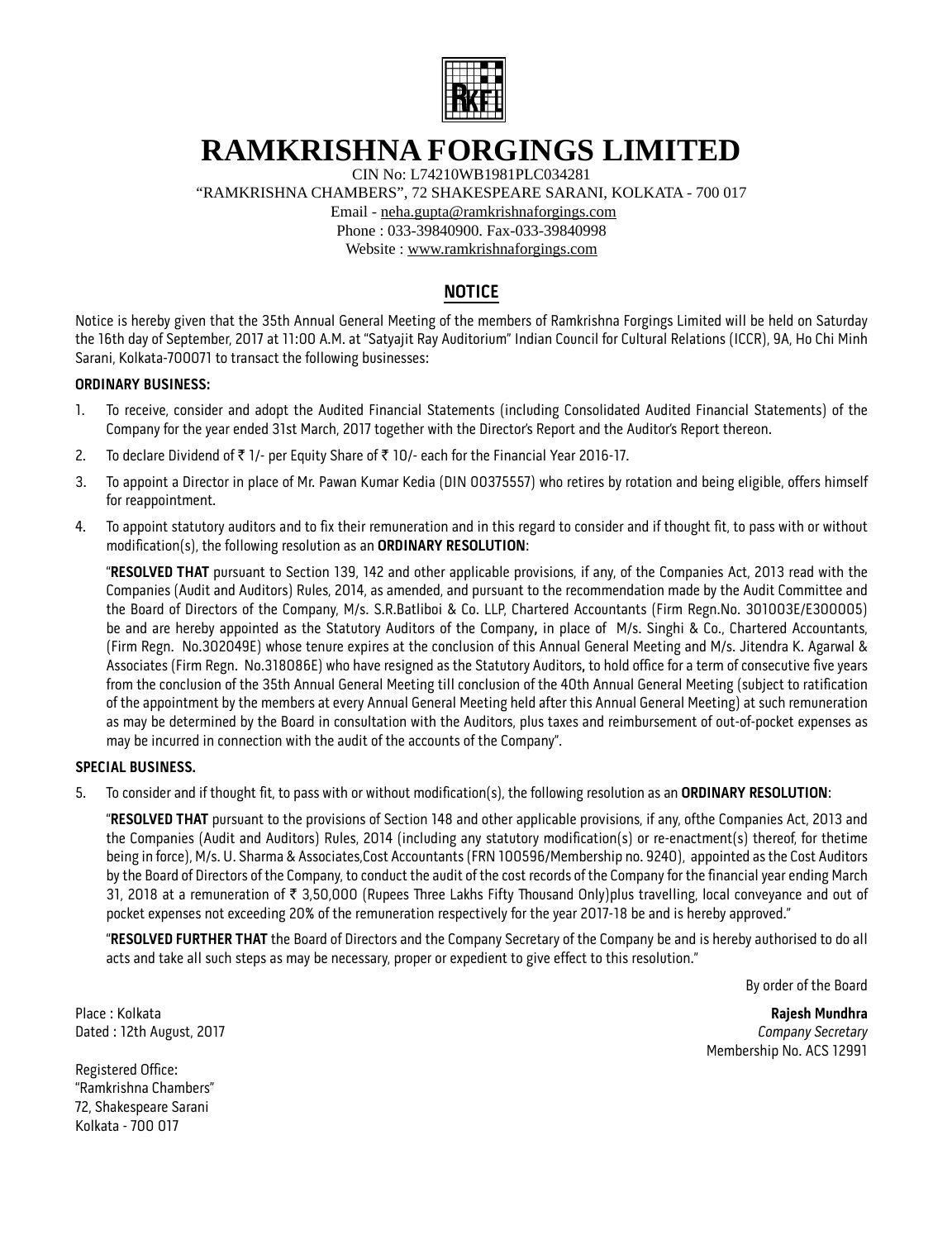### **NOTES:**

#### 1. **A MEMBER ENTITLED TO ATTEND AND VOTE AT THE MEETING IS ENTITLED TO APPOINT A PROXY/ PROXIES TO ATTEND AND VOTE INSTEAD OF HIMSELF/HERSELF. SUCH A PROXY/ PROXIES NEED NOT BE A MEMBER OF THE COMPANY.**

The instrument of Proxy in order to be effective, should be deposited at the Registered Office of the Company, duly completed and signed, not less than 48 hours before the commencement of the meeting. A Proxy form is sent herewith. Proxies submitted on behalf of the companies, societies etc., must be supported by an appropriate resolution/authority, as applicable.

 **A person can act as proxy on behalf of member or members not exceeding fifty (50) and holding in the aggregate not more than ten percent of the total share capital of the Company. A member holding more than ten percent of the total share capital of the Company carrying voting rights may appoint a single person as proxy and such person shall not act as a proxy for any other person or member.**

- 2. Corporate members intending to send their authorized representatives to attend and vote at the Meeting pursuant to Section 113 of the Companies Act, 2013 are requested to send to the Company a certified true copy of the board resolution authorizing their representative to attend and vote on their behalf at the Meeting.
- 3. The Explanatory Statement pursuant to Section 102 of the Companies Act, 2013, and Secretarial Standard- 2 on General Meeting in respect of Special Business to be transacted at the meeting is annexed hereto.

 In accordance with Section 139 of the Act, read with the Companies (Audit and Auditors), Rules, 2014, the term of M/s. Singhi& Co., Chartered Accountants, (Firm Regn. No.302049E) expires at the conclusion of the ensuing Annual General Meeting and M/s. Jitendra K. Agarwal & Associates (Firm Regn. No.318086E) Chartered Accountants, being the Joint Statutory Auditors of the Company have resigned as statutory auditors of the Company. Pursuant to the provisions of the Companies Act, 2013 and the Companies (Audit and Auditors), Rules, 2014, the Board of Directors has, on the recommendation of the Audit Committee, recommended the appointment of M/s. S. R. Batliboi& Co. LLP, Chartered Accountants (Firm Regn. No. 301003E/E300005) as the statutory Auditors for a term of five(5) years i.e. to hold office from the conclusion of this Annual General meeting till the conclusion of 40th Annual General Meeting of the Company, subject to ratification of their appointment by the shareholders at each Annual General Meeting to be held hereafter, on such remuneration including applicable taxes and out-of-pocket expenses as may be decided by the Board of Directors of the Company.

 Consent and certificate under section 139 and 141 of the Companies Act 2013, have been obtained from M/s.S. R. Batliboi & Co. LLP, Chartered Accountants (Firm Regn. No. 301003E/E300005) to the effect that their appointment, if made, shall be in accordance with the applicable provisions of the Companies Act, 2013 and the rules made thereunder.

- 4. The Register of Members and the Share Transfer books of the Company will remain close from 9th September,2017 to 16th September, 2017 (both days inclusive) for the purpose of Annual General Meeting and determining the entitlement to the dividend for F.Y. 2016- 17.
- 5. Members attending the Annual General Meeting are requested to bring the following for admission to the meeting hall (as applicable).
	- a) Attendance Slip duly completed and signed as per the specimen signature lodged with the Company.
	- b) Members holding shares in dematerialized form, their DP and Client ID number(s).
	- c) Members holding shares in physical form, their folio number(s).
	- d) Annual Report (2016-17).
- 6. The dividend as recommended by the Board, if declared at the meeting, will be paid to those Members:
	- a) Whose names appear as Members in the Register of Members of the Company after giving effect to valid share transfers in physical form lodged with the Company/Registrars and Transfer agent as on 9th September, 2017 (Saturday), and
	- b) Whose names appear as Beneficial Owners in the list of Beneficial Owners as on 9th September 2017, furnished by NationalSecurities Depository Ltd. (NSDL) and Central Depository Services (India) Ltd. (CDSL) for this purpose.
- 7. Members holding shares in electronic form are hereby informed that bank particulars registered withtheir respective depository accounts will be used by the Company for payment of dividend. The Company or its Registrars cannot act on any request received directly from the Members holding shares in electronic form for any change of bank particulars or bank mandates. Such changes are to be advised only to the Depository Participant of the Members. Members holding shares in physical form and desirous of either registering bank particulars or changing bank particulars already registered against their respective folios for payment of dividend are requested to write to the Company/Registrars and Share Transfer Agentsviz. M/s Karvy Computershare Pvt. Ltd.
- 8. Pursuant to the provisions of Section 124 and 125 of the Companies Act, 2013, dividends which remain unclaimed in the unpaid dividend Account of the Company for a period of seven (7) years from the date of transfer of the same, will be transferred to the Investor Education and Protection Fund (IEPF) established by the Central Government. The due date of transfer of unclaimed dividend for financial year 2009-10 is 12th September 2017. The Members who have not encased their dividend warrant(s) so far for the financial year 2009-10 or any subsequent financial year are requested to approach the Registrars and Share Transfer Agents viz. M/s Karvy Computershare Pvt. Ltd., Karvy Selenium, Tower B, Plot 31-32, Gachibowli, Financial District, Nanakramguda, Hyderabad,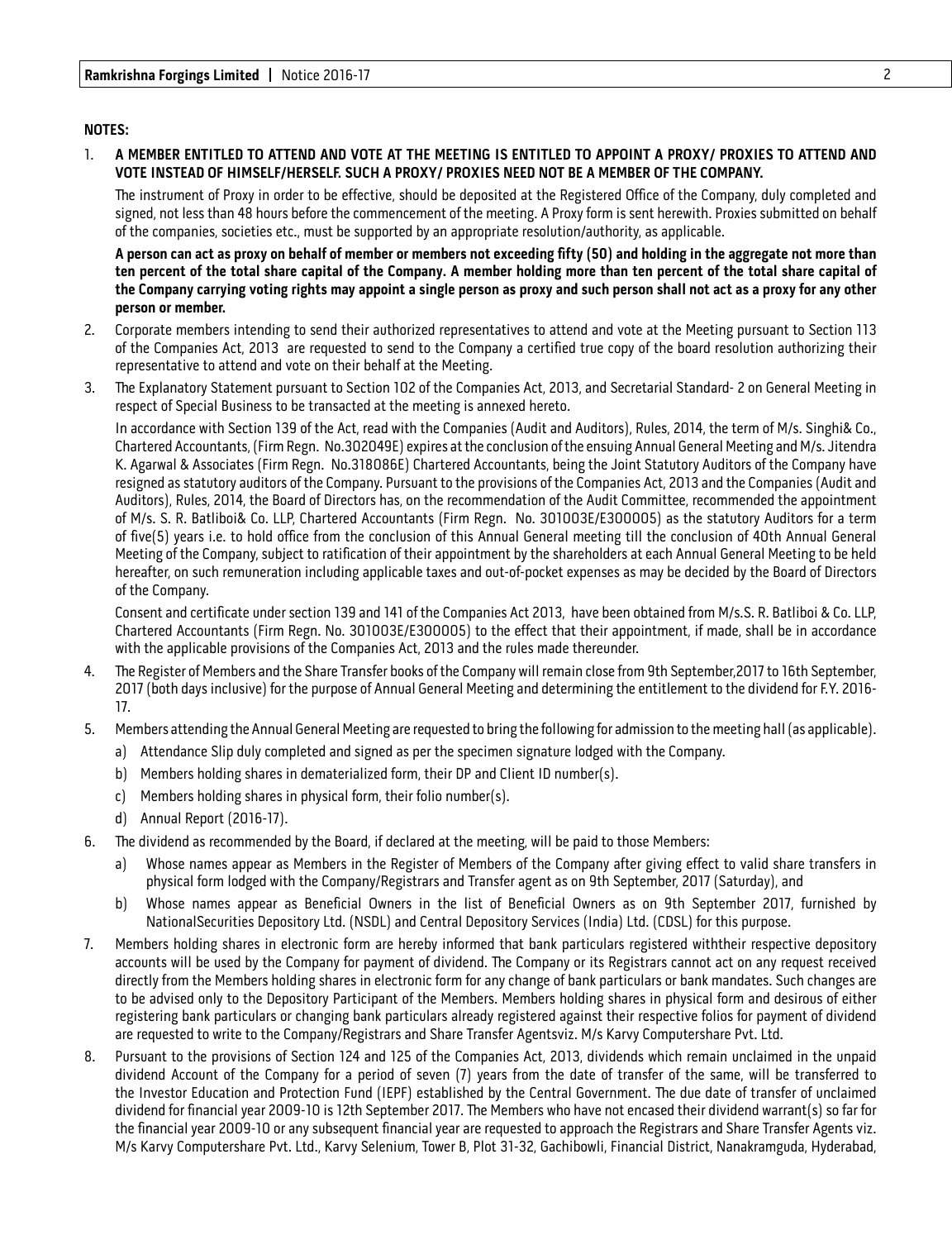The Company has uploaded the details of unpaid and unclaimed dividend amounts lying with the Company as on 24th September 2016 (date of last Annual General Meeting) on the website of the Company http://www.ramkrishnaforgings.com/unpaid-dividend. html and also on the website of the IEPF (www.iepf.gov.in).No claim shall lie against the Company in respect of the amount(s) so credited to the IEPF.

- 9. To prevent fraudulent transactions, members are advised to exercise due diligence and notify the Company of any change in address or demise of any member as soon as possible. Members are also advised not to leave their demat account(s) dormant for long. Periodic statement of holdings should beobtained from the concerned Depository Participant and holdings should be verified.
- 10. Details under Regulation 36 (3) of the SEBI (Listing Obligations & Disclosure Requirements) Regulations, 2015 in respect of the Directors seeking appointment/re-appointment at the Annual General Meeting, forms integral part of the notice. The Directors have furnished the requisite declarations for their appointment/re-appointment.
- 11. Electronic copy of the Notice of the 35th Annual General Meeting of the Company inter alia indicating the process and manner of e-voting along with Attendance Slip and Proxy Form is being sent to all the members whose email IDs are registered with the Depository Participants(s) for communication purposes unless any member has requested for a physical copy of the same.For members who have not registered their email address physical copies of the Notice of the 35th Annual General Meeting of the Company inter alia indicating the process and manner of remote e-voting along with Attendance Slip and Proxy Form and the Annual Report for Financial Year 2016-17 is being sent through the permitted mode.
- 12. A route map and prominent landmark or easy location of the venue of the meeting is enclosed with this Notice.
- 13. Members may also note that the Notice of the 35th Annual General Meeting and the Annual Report for the financial year 2016-2017 will also be available on the Company'swebsite www.ramkrishnaforgings.com for their download. The physical copies of the aforesaid documents will also be available at the Company's Registered Office in Kolkata for inspection during normal business hours on working days. Even after registering for e-communication, members are entitled to receive such communication in physical form, upon making a request for the same. For any communication, the shareholders may also send requests to the Company's investor email id: neha.gupta@ramkrishnaforgings.com.
- 14. All documents referred to in the accompanying Notice and the Explanatory Statement shall be open for inspection at the Registered Office of the Company during normal business hours (1.00 PM to 5.00 PM) on all working days except Saturdays, up to and including the date of the Annual GeneralMeeting of the Company and also at the meeting.
- 15. The Register of Directors and Key Managerial Personnel and their shareholding maintained under Section 170 of the Companies Act 2013, the Register of contracts or arrangements in which Directors are interested under Section 189 of the Companies Act 2013 will be available for inspection at the Annual General Meeting.
- 16. The Certificate from the statutory auditors of the Company for the Company's Employee Stock Option Scheme 2015 (ESOP Scheme 2015) will be available for inspection at the AGM.
- 17. The Securities and Exchange Board of India (SEBI) has mandated the submission of Permanent Account Number (PAN) by every participant in securities market. Members holding shares in electronic form are, therefore, requested to submit their PAN to their Depository Participants with whom they are maintaining their demat accounts. Members holding shares in physical form can submit their PAN details to the Company/RTA for registration of transmission/transposition, deletion of name etc.
- 18. In compliance with provisions of Section 108 of the Companies Act, 2013 and Rule 20 of the Companies (Management and Administration) Rules, 2014, the Company is pleased to inform that all the resolutions as stated in the notice may be transacted by electronic voting system and the company has provided its members facility to exercise their right through remote e-voting services provided by Karvy Computershare Private Limited. The instruction for e-voting has been enclosed and sent alongwith the notice. The members may cast their votes using an electronic voting system from a place other than the venue of the meeting.
- 19. The Facility for voting through polling papers shall be made available at the meeting and members attending the meeting who have not already cast their vote by remote e-voting shall be able to exercise their voting right at the meeting. However the members who have cast their vote by remote e-voting prior to the Meeting, may also attend the meeting but shall not be entitled to cast their votes again.
- 20. The remote e-voting period shall commence on 13th September 2017 (9.00 A.M.) and ends on 15th September 2017 (5.00 P.M.) The remote e-voting module shall be disabled for voting after 5:00 P.M. on 15th September 2017 and no e-voting will be allowed thereafter. All other relevant information areavailable in the instruction sheet for e-voting.
- 21. Voting rights will be reckoned on the paid-up value of shares registered in the name of the Members as on 9th September, 2017(cutoff date). Only those members whose names are recorded in the Register of Members of the Company or in the Register of Beneficial Owners maintained by the Depositories as on the cut-off date will be entitled to cast their votes by remote e-voting or ballot voting at the Annual General Meeting. A person who is not a member as on cut off date should treat this Notice for information purpose only.

3 **Notice**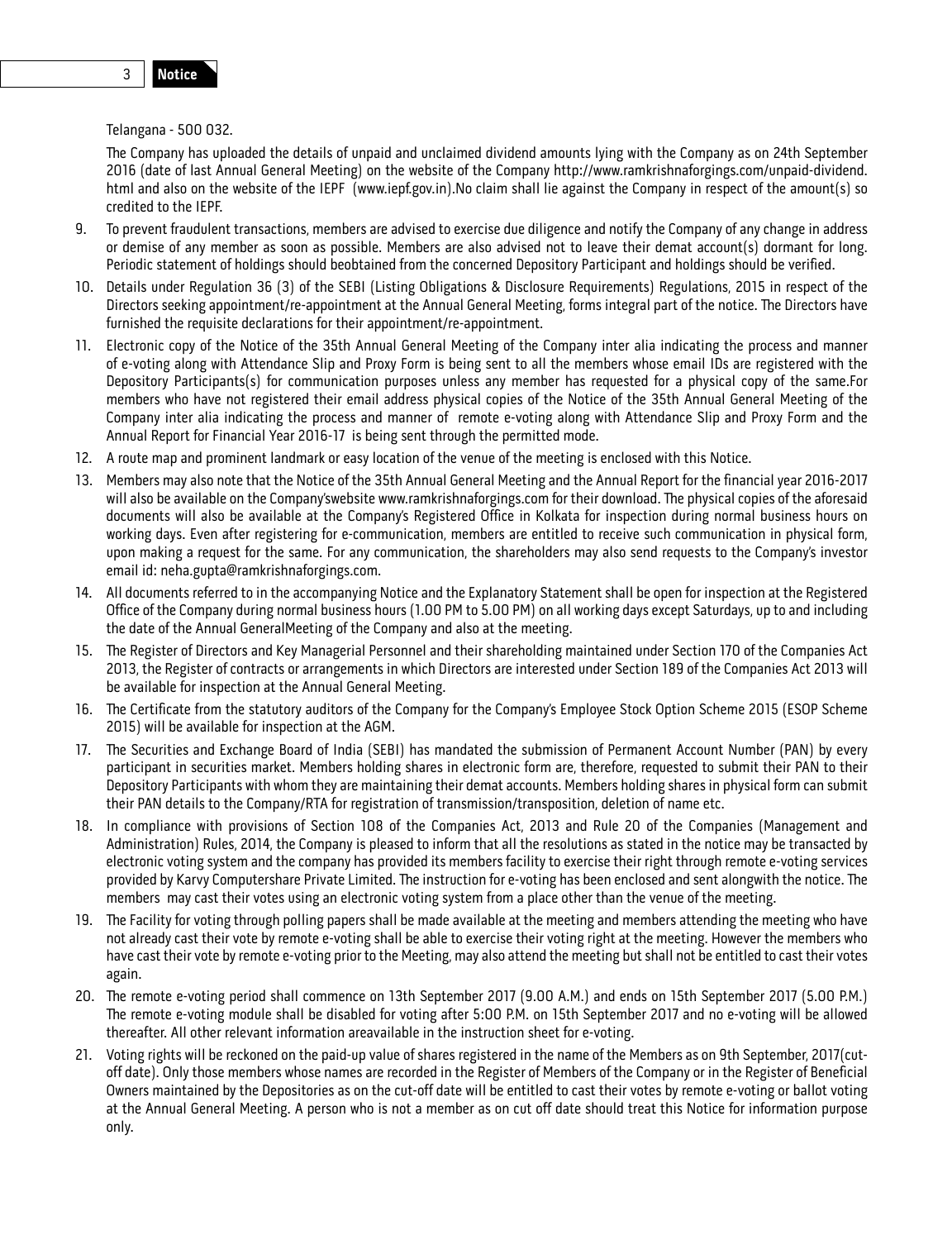- 22. Those who become Members of the Company after dispatch of the AGM Notice but on or before 9th September, 2017 (cut-off date) may obtain login ID and password by contacting Karvy to C. Shobha Anand, at Karvy Computershare Pvt Ltd, Unit: Ramkrishna Forgings Limited, Karvy Selenium Tower B, Plot 31-32, Gachibowli, Financial District, Nanakramguda, Hyderabad - 500 032 having contact no. 040-67162222 and having email id: einward.ris@karvy.com. However, those Members already registered with Karvy for remote e-voting can login to website https://evoting.karvy.com and exercise their votes.
- 23. The Board of Directors of the Company at their meeting held on 12th August, 2017 has appointed Mrs. Asha Banthia, Practising Chartered Accountant, as the Scrutinizer to scrutinize the e-voting process in fair and transparent manner, whose e-mail address is: ashambanthia@gmail.com

The scrutinizer shall after the conclusion of Annual General Meeting, first count the votes cast at the meeting and thereafter unblock the votes cast through remote e-voting in the presence of atleast two witnesses, not in the employment of the Company. The scrutinizer shall submit the consolidated scrutinizer's report not later than 48 hours of conclusion of the Meeting to the Chairman or any other person authorized by the Board, who shall countersign the same and declare the result of the voting forthwith.The declared results, along with consolidated Scrutinizer's Report, will be available forthwith on the website of the company www. ramkrishnaforgings.com and also be displayed on the Notice board of the Company at its registered office and on the website of Karvy(www.karvy.com), such results will also be forwarded to the Stock Exchanges where the Company's shares are listed.

 Subject to receipt of requisite number of votes, the Resolutions shall be deemed to be passed on the date of the Meeting i.e. 16th September, 2017.

24. **Members who have not registered their e-mail addresses so far are requested to register their e-mail address for receiving all communication including Annual Report, Notices, Circulars, etc. from the Company electronically.**

#### **EXPLANATORY STATEMENT IN RESPECT OF THE SPECIAL BUSINESS PURSUANT TO SECTION 102 OF THE COMPANIES ACT, 2013.**

#### **Item no.5**

The Board on the recommendation of the Audit Committee, has approved the appointment and remuneration of M/s. U. Sharma & Associates, Cost Accountants(FRN 100596/Membership no. 9240) as the Cost Auditor in the Board Meeting held on 12th August, 2017 to conduct the audit of the cost records of the Company, for the financial year ending March 31, 2018 at a remuneration of Rs. 350,000 (Rupees Three Lakh Fifty Thousand) plus Travelling, Local Conveyance and out of pocket expenses not exceeding 20% of the remuneration.

In accordance with the provisions of Section 148 of the Act read with the Companies (Audit and Auditors) Rules, 2014, as amended, the remuneration payable to the Cost Auditors as recommended by the Audit Committee and approved by the Board of Directors, has to be approved by the members of the Company.

M/s. U. Sharma & Associates, Cost Accountants have the necessary experience in the field of cost audit and have submitted a certificate regarding their eligibility for appointment as Cost Auditors of the Company

Accordingly, consent of the members is sought for passing an Ordinary Resolution as set out at Item No. 5 of the Notice for ratification of the remuneration payable to the Cost Auditors for the financial year ending March 31, 2018.

None of the Directors / Key Managerial Personnel of the Company / their relatives are, in any way, concerned or interested, financially or otherwise, in the resolution set out at Item No. 5 of the Notice.

By order of the Board

Place : Kolkata **Rajesh Mundhra** Membership No. ACS 12991

Dated : 12th August, 2017 *Company Secretary*

Registered Office: "Ramkrishna Chambers" 72, Shakespeare Sarani Kolkata - 700 017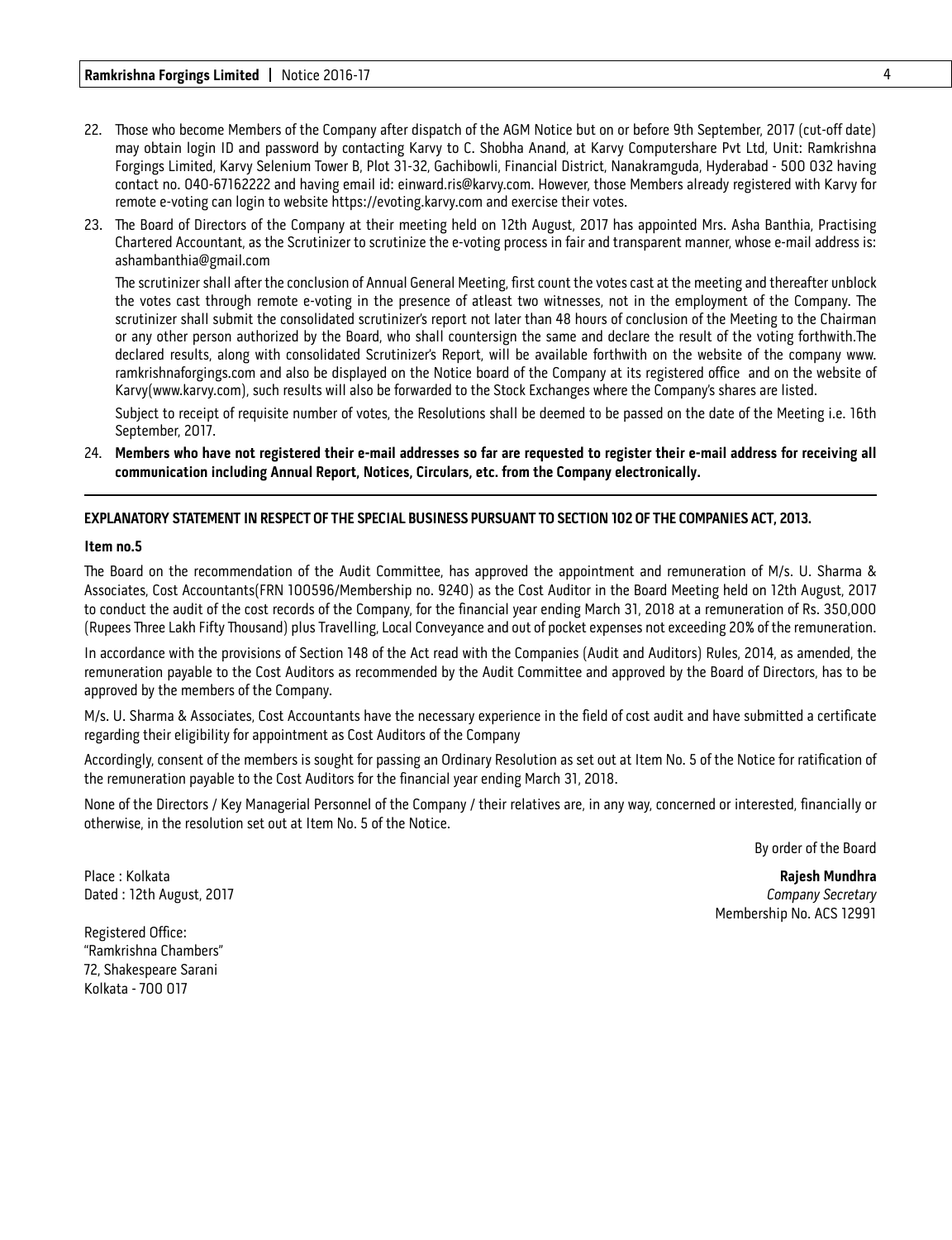### **Details of Directors seeking appointment/re-appointment at the AGM**

[Pursuant to Regulation 36(3) of the SEBI (Listing Obligations & Disclosure Requirements) Regulations, 2015 and Secretarial Standard- 2 on General Meeting issued by the Institute of Company Secretaries of India]

| <b>Name of the Director</b>                                                                        | <b>PAWAN KUMAR KEDIA</b>                                                                                                                              |
|----------------------------------------------------------------------------------------------------|-------------------------------------------------------------------------------------------------------------------------------------------------------|
| <b>DIN</b>                                                                                         | 00375557                                                                                                                                              |
| Date of Birth/Age                                                                                  | 16-09-1957/59 Years                                                                                                                                   |
| <b>Brief Resume:</b>                                                                               | He started his career as an Article in M/s. C.L. Saraf & Co. before joining this<br>Company he worked M/s. Khaitan India Limited as Internal Auditor. |
| Expertise in Specific Functional Area                                                              | He is the Director of the Company and leads the Accounts, Commercial,<br>Taxation, Export and Import activities of the Company.                       |
| Qualification                                                                                      | B.Com (Calcutta University) & Diploma in Taxation.                                                                                                    |
| Experience                                                                                         | He possesses experience of more than 29 years in various companies.                                                                                   |
| Date of first appointment on the Board                                                             | 15/09/2003                                                                                                                                            |
| Terms & Conditions of appointment                                                                  | He retires by rotation and seeks reappointment                                                                                                        |
| Details of remuneration sought to be paid.                                                         | There is no change in his remuneration which has been approved by the<br>Shareholder in the 34 <sup>th</sup> Annual General Meeting of the Company.   |
| Remuneration last drawn.                                                                           | ₹ 34.35 Lakhs                                                                                                                                         |
| Number of Board meeting attended during the year                                                   | 4                                                                                                                                                     |
| Directorship in other companies                                                                    | Riddhi Portfolio Private Limited<br>2. Globe Forex & Travels Limited                                                                                  |
|                                                                                                    | 3. Ramkrishna Rail & Infrastructure Private Limited                                                                                                   |
| Chairman/ Member of the Committees of the Board of Nil                                             |                                                                                                                                                       |
| Directors of the Company                                                                           |                                                                                                                                                       |
| Chairman/ Member of the Committee of Directors of Nil<br>other Companies of which he is a director |                                                                                                                                                       |
| Shareholding in the Company                                                                        | 13629 equity shares                                                                                                                                   |
| Inter-se Relationship between Directors/KMP                                                        | Not Related                                                                                                                                           |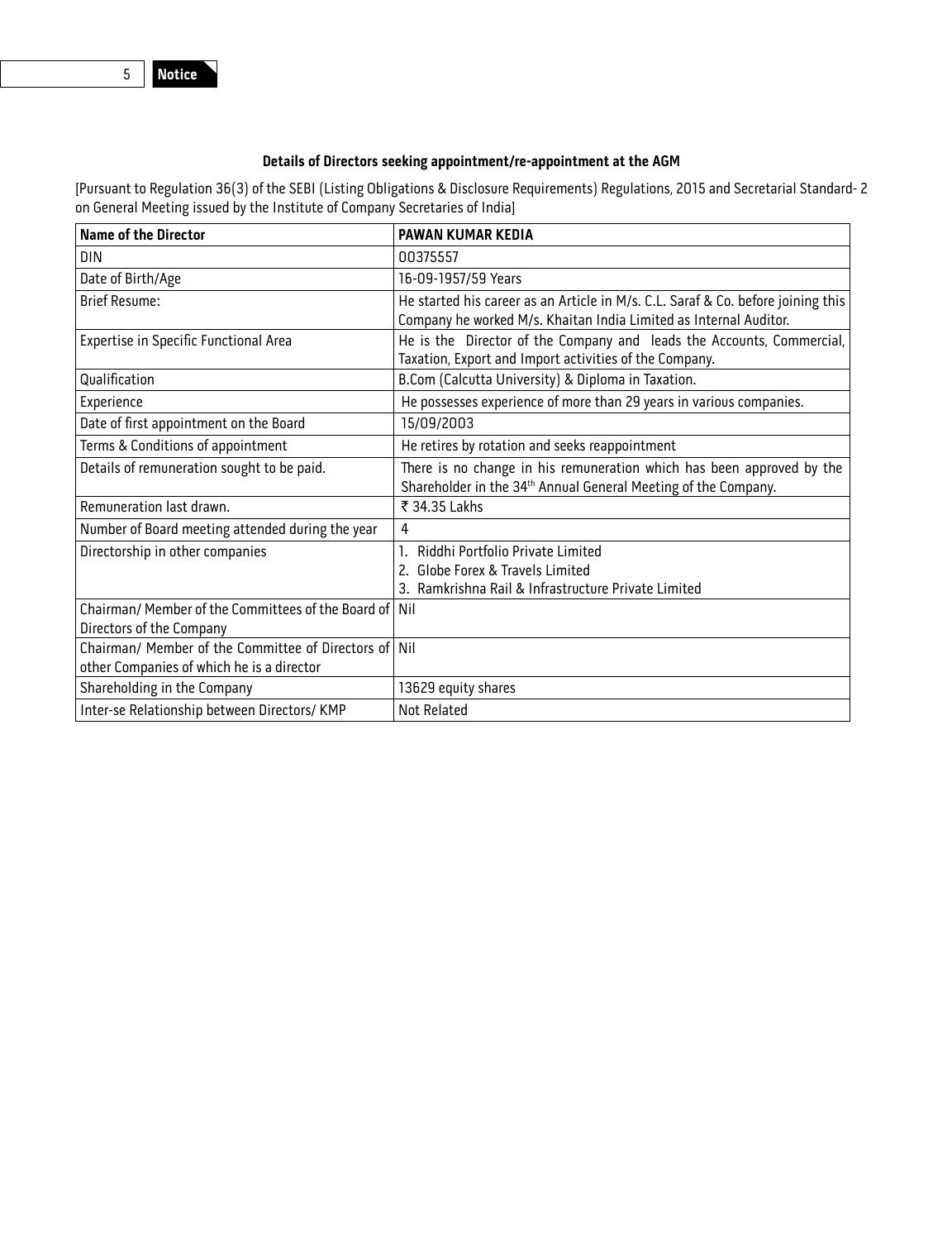In terms of the requirements of the Secretarial Standard on General Meetings (SS-2) issued by the Institute of the Company Secretaries of India, route map for the location of the venue of the 35<sup>th</sup>Annual General Meeting is given below:



# **ROUTE MAP**

"Satyajit Ray Auditorium" Indian Council for Cultural Relations (ICCR), ю 9A, Ho Chi Minh Sarani, Kolkata-700071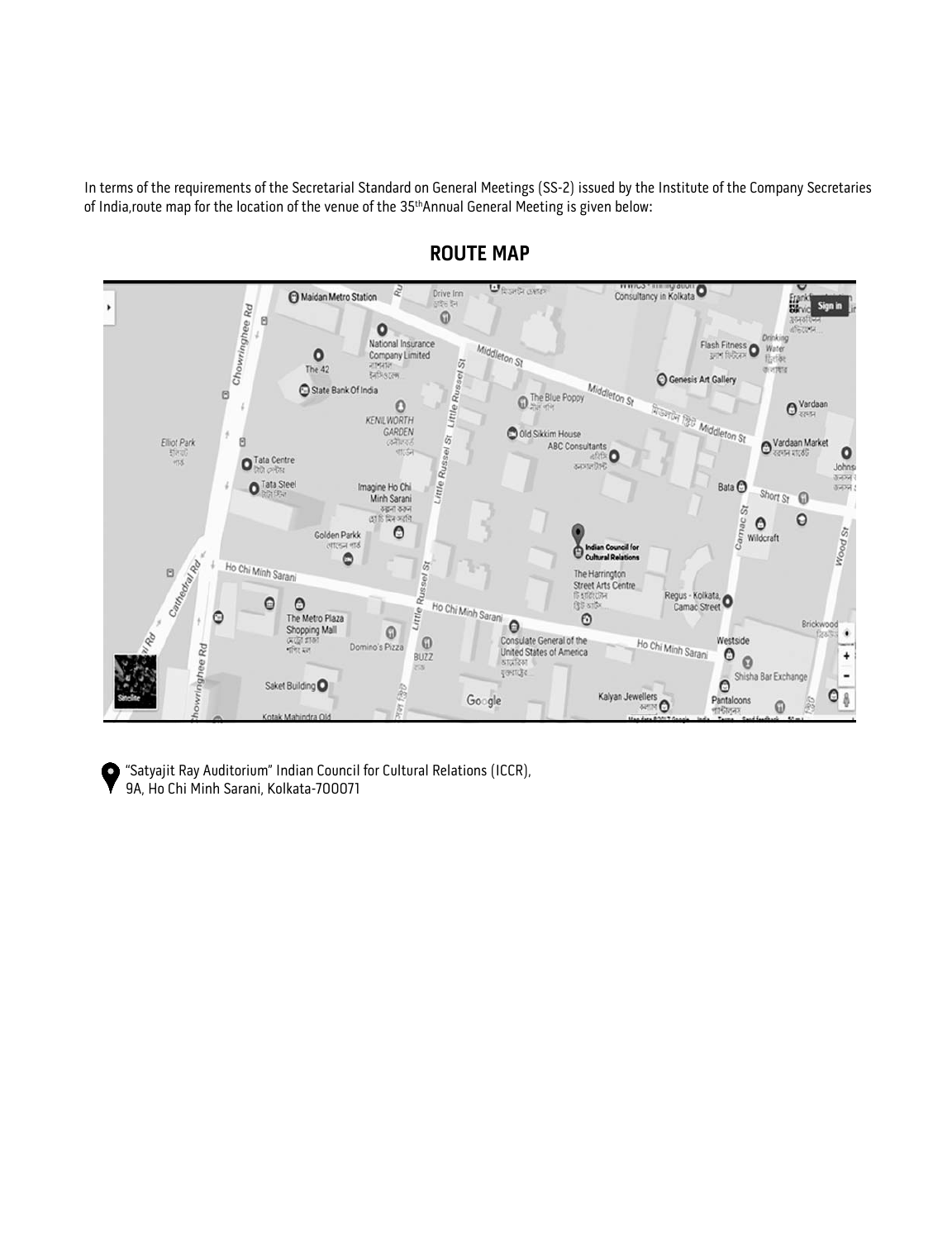

## **RAMKRISHNA FORGINGS LIMITED**

CIN No: L74210WB1981PLC034281

∦

Ķ

 $\overline{1}$ 

Registered Office : "Ramkrishna Chambers", 72, Shakespeare Sarani, Kolkata - 700 017

Email - neha.gupta@ramkrishnaforgings.com • Phone : 033-39840900. Fax-033-39840998 • Website : www.ramkrishnaforgings.com

# **ATTENDANCE SLIP**

| Regd. Folio/DP ID & Client ID                |                                             |                      |                                                                                                                                                                                                                                                     |
|----------------------------------------------|---------------------------------------------|----------------------|-----------------------------------------------------------------------------------------------------------------------------------------------------------------------------------------------------------------------------------------------------|
| <b>Name &amp; Address of the Shareholder</b> |                                             |                      |                                                                                                                                                                                                                                                     |
|                                              |                                             |                      |                                                                                                                                                                                                                                                     |
|                                              |                                             |                      |                                                                                                                                                                                                                                                     |
| 1.<br>Sarani, Kolkata-700071.                |                                             |                      | I hereby record my presence at the 35th Annual General Meeting of the Company, to be held on the 16th day of September,<br>2017 (Saturday) at 11.00 A.M. at "Satyajit Ray Auditorium" Indian Council for Cultural Relations (ICCR), 9A, Ho Chi Minh |
| 2.                                           | Signature of the Shareholder/Proxy Present. |                      |                                                                                                                                                                                                                                                     |
| 3.<br>the entrance duly signed.              |                                             |                      | Shareholder/Proxy holder wishing to attend the meeting must bring the Attendance Slip to the meeting and handover at                                                                                                                                |
| 4.<br>meeting.<br>╳                          |                                             |                      | Shareholder/Proxy holder desiring to attend the meeting may bring his/her copy of Annual Report for reference at the                                                                                                                                |
|                                              |                                             |                      | Form No. MGT-11                                                                                                                                                                                                                                     |
|                                              |                                             |                      | <b>PROXY FORM</b>                                                                                                                                                                                                                                   |
|                                              |                                             |                      | (Pursuant to Section 105(6) of the Companies Act, 2013 and rule (19) of the Companies                                                                                                                                                               |
|                                              |                                             |                      | (Management and Administration Rules 2014)                                                                                                                                                                                                          |
| CIN No.                                      |                                             |                      | L74210WB1981PLC034281                                                                                                                                                                                                                               |
| Name of the Company                          |                                             | ÷.                   | RAMKRISHNA FORGINGS LIMITED                                                                                                                                                                                                                         |
| Registered Office                            |                                             |                      | Ramkrishna Chambers, 72, Shakespeare Sarani, Kolkata - 700 017                                                                                                                                                                                      |
| Name of the Member(s)                        |                                             |                      |                                                                                                                                                                                                                                                     |
| <b>Registered Address</b>                    |                                             | ł,                   |                                                                                                                                                                                                                                                     |
| E-mail ID                                    |                                             | ł.                   |                                                                                                                                                                                                                                                     |
| Folio No / Client ID                         |                                             | $\ddot{\phantom{a}}$ |                                                                                                                                                                                                                                                     |
| DP ID                                        |                                             |                      |                                                                                                                                                                                                                                                     |
|                                              |                                             |                      | I/We, being the member(s) of_______________ equity shares of the above named Company, hereby appoint:                                                                                                                                               |
| 1.                                           |                                             |                      |                                                                                                                                                                                                                                                     |
|                                              |                                             |                      |                                                                                                                                                                                                                                                     |
|                                              |                                             |                      |                                                                                                                                                                                                                                                     |
|                                              |                                             |                      |                                                                                                                                                                                                                                                     |
| 2.                                           |                                             |                      |                                                                                                                                                                                                                                                     |
|                                              |                                             |                      |                                                                                                                                                                                                                                                     |
|                                              |                                             |                      |                                                                                                                                                                                                                                                     |
| 3.                                           |                                             |                      |                                                                                                                                                                                                                                                     |
|                                              |                                             |                      |                                                                                                                                                                                                                                                     |
|                                              |                                             |                      |                                                                                                                                                                                                                                                     |
|                                              |                                             |                      |                                                                                                                                                                                                                                                     |

as my/our proxy to attend and vote (on a poll) for me/us and on my/our behalf at the 35th Annual General Meeting of the Company, to be